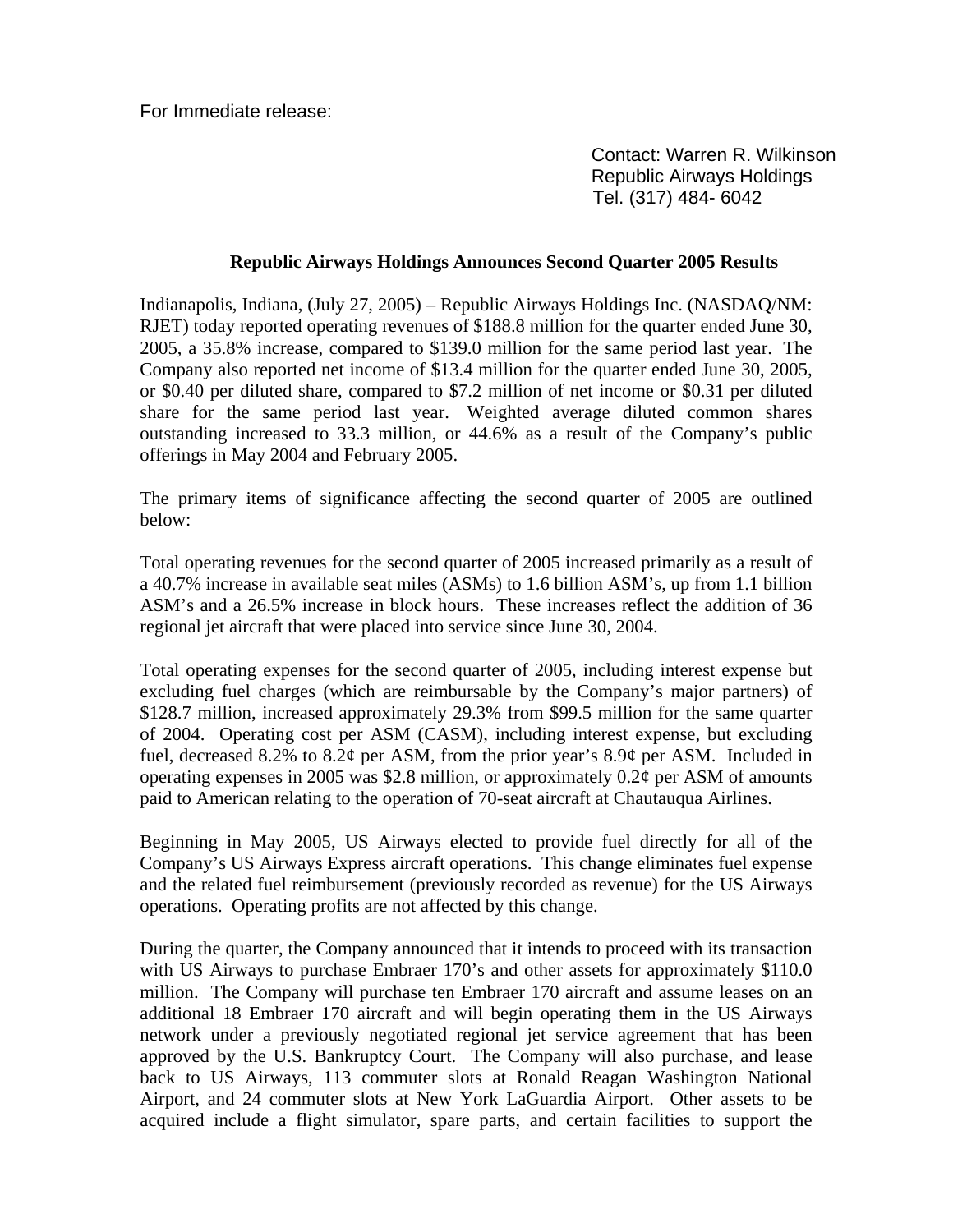Embraer 170 aircraft operations. The purchase of assets is expected to close on or before July 31, 2005.

Also during the quarter, the Company acquired Shuttle America Corporation, which gives the Company added flexibility in operating larger gauge regional jets as the company will soon have 3 operating certificates with each operating a single-fleet type of regional jets as follows: 37-50 seat (Chautauqua Airlines), 70 seat (Shuttle America), and 70+ seats (Republic Airline).

The Company also amended its airline services agreement with United to provide an additional five 70-seat Embraer 170s bringing the total number of 170s to be operated as United Express to 28 aircraft. Two 50-seat Embraer 145 aircraft will be removed from service as a result of the amended agreement and used as spares and for charter operations.

The Company increased its fleet of Embraer regional jet aircraft to 124 (40 Delta, 32 United, 15 American, 35 US Airways and 2 Charter; including 24 Embraer 170 aircraft) as of June 30, 2005, from 116 aircraft as of March 31, 2005. During the quarter, the Company took delivery of eight 70-seat regional jet aircraft. The Company also returned 6 Saab turboprop aircraft during the quarter, reducing the Saab fleet to 11 aircraft, which are expected to be phased out of service by the end of November 2005.

At June 30, 2005, the Company had \$127.6 million in cash and marketable securities compared to \$119.7 million as of March 31, 2005. The Company entered into lease financing arrangements for two of the eight aircraft delivered during the quarter and debt financing arrangements for the remaining six aircraft. The Company's long-term debt increased to \$1.03 billion as of June 30, 2005, compared to \$934.8 million at March 31, 2005. The Company also has significant long-term operating lease obligations. At a 7.0% discount factor, the present value of these lease obligations was approximately \$552.0 million as of June 30, 2005.

Republic Airways Holdings, based in Indianapolis, Indiana is an airline holding company that operates Chautauqua Airlines, Republic Airline and Shuttle America. The company offers scheduled passenger service on more than 800 flights daily to 82 cities in 32 states, Canada and the Bahamas through airline services agreements with four major U.S. airlines. All of its flights are operated under its major airline partner brand, such as AmericanConnection, Delta Connection, United Express and US Airways Express. The airline currently employs more than 2,900 aviation professionals and operates 124 aircraft including 24 Embraer 170 aircraft.

The Company will conduct a telephone briefing to discuss its second quarter results today at 11:00 a.m. EDT. A live Webcast of this briefing will be available online at www.rjet.com - investor relations.

## Additional Information

In addition to historical information, this release contains forward-looking statements. Republic Airways may, from time-to-time, make written or oral forward-looking statements within the meaning of the Private Securities Litigation Reform Act of 1995.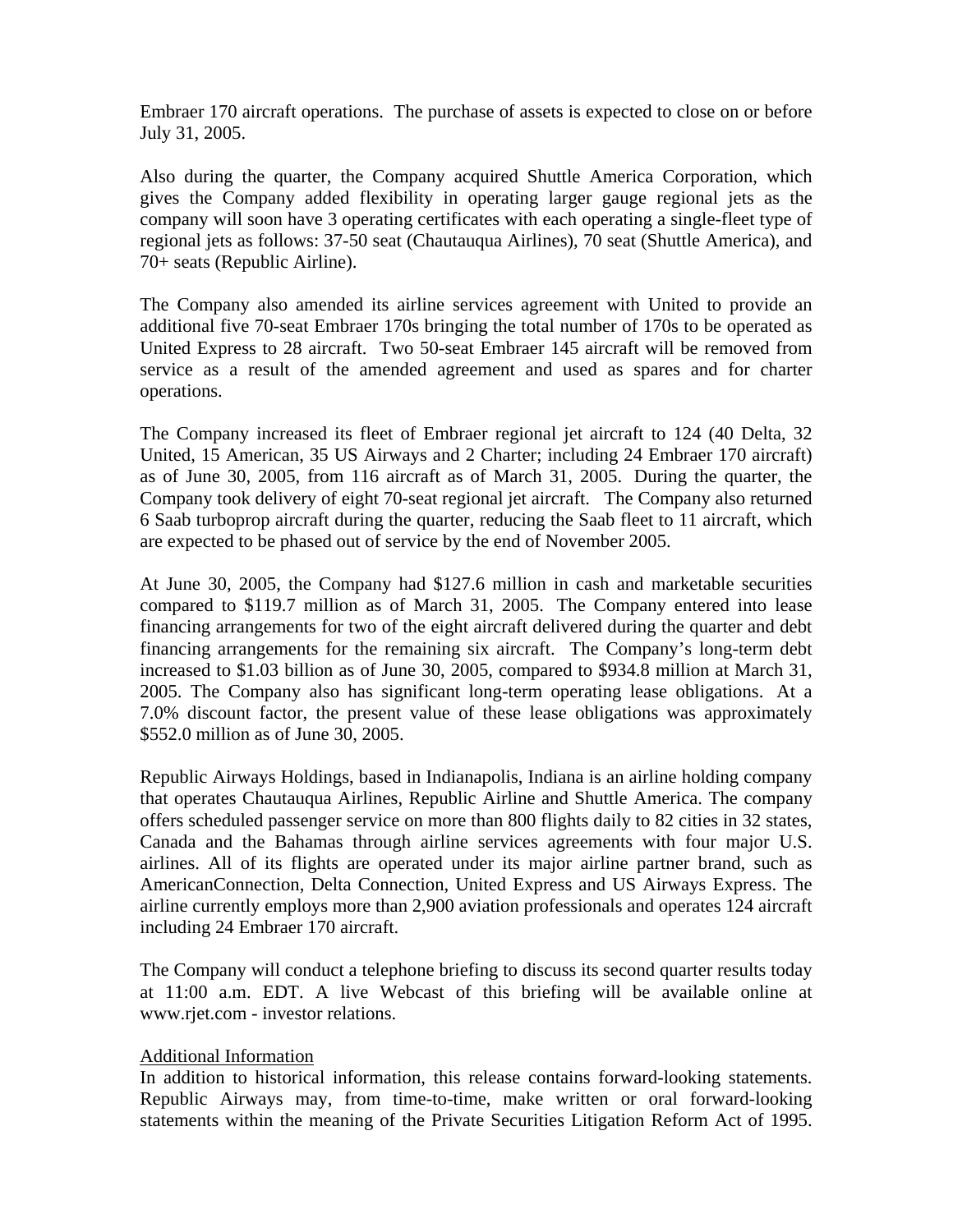Such statements encompass Republic Airways' beliefs, expectations, hopes or intentions regarding future events. Words such as "expects," "intends," "believes," "anticipates," "should," "likely" and similar expressions identify forward-looking statements. All forward-looking statements included in this release are made as of the date hereof and are based on information available to Republic Airways as of such date. Republic Airways assumes no obligation to update any forward-looking statement. Actual results may vary, and may vary materially, from those anticipated, estimated, projected or expected for a number of reasons, including, among others, the risks discussed in our Form 10-K and our other filings made with the Securities and Exchange Commission, which discussions are incorporated into this release by reference.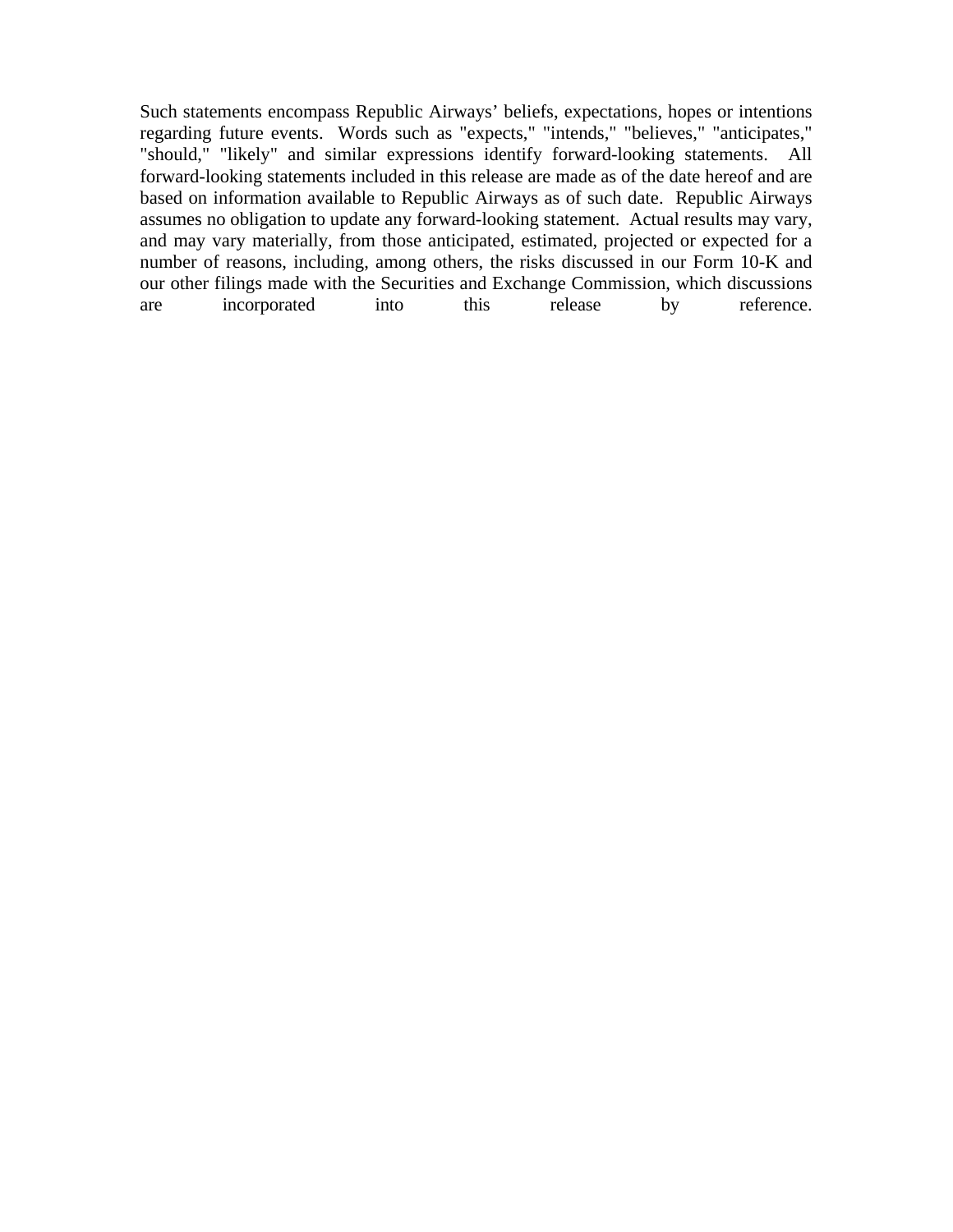| <b>CONSOLIDATED STATEMENTS OF INCOME</b>                                   |                                                      |              |         |                                                           |            |        |  |  |  |  |  |
|----------------------------------------------------------------------------|------------------------------------------------------|--------------|---------|-----------------------------------------------------------|------------|--------|--|--|--|--|--|
| (Dollars and Shares in Thousands, Except per Share Amounts)<br>(Unaudited) |                                                      |              |         |                                                           |            |        |  |  |  |  |  |
|                                                                            |                                                      |              |         |                                                           |            |        |  |  |  |  |  |
|                                                                            | Three Months Ended June 30<br>2005<br>2004<br>Change |              |         | <b>Six Months Ended June 30</b><br>2005<br>2004<br>Change |            |        |  |  |  |  |  |
| <b>Financial Highlights</b><br><b>OPERATING REVENUES</b>                   |                                                      |              |         |                                                           |            |        |  |  |  |  |  |
| Passenger                                                                  | 186,860<br>S.                                        | 137,728<br>S | 35.7%   | \$370,213                                                 | \$265,447  | 39.5%  |  |  |  |  |  |
| Other                                                                      | 1,985                                                | 1,291        | 53.8%   | 6,970                                                     | 5,103      | 36.6%  |  |  |  |  |  |
| Total operating revenues                                                   | 188,845                                              | 139,019      | 35.8%   | 377,183                                                   | 270,550    | 39.4%  |  |  |  |  |  |
| <b>OPERATING EXPENSES</b>                                                  |                                                      |              |         |                                                           |            |        |  |  |  |  |  |
| Wages and benefits                                                         | 34,846                                               | 27,335       | 27.5%   | 66,802                                                    | 54,104     | 23.5%  |  |  |  |  |  |
| Aircraft fuel                                                              | 38,781                                               | 26,753       | 45.0%   | 84,064                                                    | 51,003     | 64.8%  |  |  |  |  |  |
| Landing fees                                                               | 7,059                                                | 5,205        | 35.6%   | 13,428                                                    | 10,303     | 30.3%  |  |  |  |  |  |
| Aircraft and engine rent                                                   | 19.096                                               | 17,865       | 6.9%    | 37,595                                                    | 35,488     | 5.9%   |  |  |  |  |  |
| Maintenance and repair                                                     | 19,231                                               | 18,512       | 3.9%    | 37,576                                                    | 34,694     | 8.3%   |  |  |  |  |  |
| Insurance and taxes                                                        | 4,145                                                | 3,490        | 18.8%   | 7,990                                                     | 6,419      | 24.5%  |  |  |  |  |  |
| Depreciation and amortization                                              | 14,391                                               | 7,974        | 80.5%   | 27,999                                                    | 15,190     | 84.3%  |  |  |  |  |  |
| Other                                                                      | 16,327                                               | 13,123       | 24.4%   | 30,221                                                    | 23,946     | 26.2%  |  |  |  |  |  |
| Total operating expenses                                                   | 153,876                                              | 120,257      | 28.0%   | 305,675                                                   | 231,147    | 32.2%  |  |  |  |  |  |
| <b>OPERATING INCOME</b>                                                    | 34,969                                               | 18,762       | 86.4%   | 71,508                                                    | 39,403     | 81.5%  |  |  |  |  |  |
| <b>OTHER INCOME (EXPENSE)</b>                                              |                                                      |              |         |                                                           |            |        |  |  |  |  |  |
| Interest expense                                                           | (13, 566)                                            | (5,979)      | 126.9%  | (26, 291)                                                 | (12, 371)  | 112.5% |  |  |  |  |  |
| Other income                                                               | 876                                                  | 74           | 1083.8% | 1,392                                                     | 150        | 828.0% |  |  |  |  |  |
| Total other income (expense)                                               | (12,690)                                             | (5,905)      | 114.9%  | (24, 899)                                                 | (12, 221)  | 103.7% |  |  |  |  |  |
| <b>INCOME BEFORE INCOME TAXES</b>                                          | 22,279                                               | 12,857       | 73.3%   | 46,609                                                    | 27,182     | 71.5%  |  |  |  |  |  |
| <b>INCOME TAX EXPENSE</b>                                                  | 8,883                                                | 5,623        | 58.0%   | 18,389                                                    | 11,669     | 57.6%  |  |  |  |  |  |
| <b>NET INCOME</b>                                                          | 13,396                                               | 7,234        | 85.2%   | 28,220                                                    | 15,513     | 81.9%  |  |  |  |  |  |
| PER SHARE, BASIC                                                           | \$<br>0.41                                           | \$<br>0.32   | 27.2%   | 0.91<br>\$                                                | \$<br>0.73 | 23.6%  |  |  |  |  |  |
| PER SHARE, DILUTED                                                         | \$<br>0.40                                           | -\$<br>0.31  | 28.1%   | \$<br>0.88                                                | \$<br>0.71 | 23.8%  |  |  |  |  |  |
| <b>Weighted Average Common Shares</b>                                      |                                                      |              |         |                                                           |            |        |  |  |  |  |  |
| <b>Basic</b>                                                               | 32,483                                               | 22,317       | 45.6%   | 31,142                                                    | 21,159     | 47.2%  |  |  |  |  |  |
| <b>Diluted</b>                                                             | 33,341                                               | 23,055       | 44.6%   | 31,906                                                    | 21,718     | 46.9%  |  |  |  |  |  |

**REPUBLIC AIRWAYS HOLDINGS, INC. AND SUBSIDIARIES**

 $\overline{\phantom{a}}$